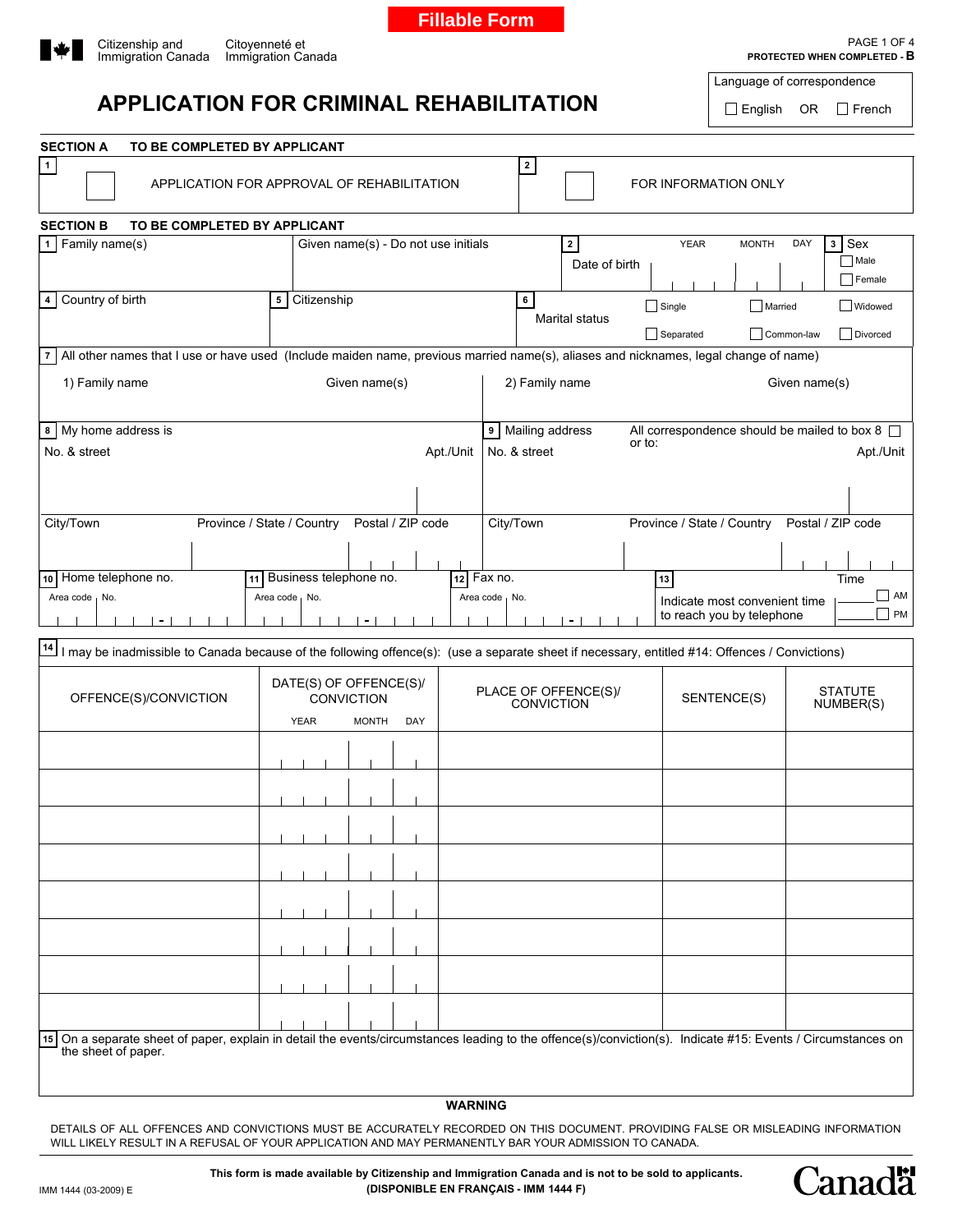Explain the purpose of your visit or stay in Canada **16**

| 17                                                                              |                                             |             |                   |                                                   |              |  |             |                                                |                   |              | On a separate sheet of paper, provide reasons why you consider yourself to be rehabilitated and why you do not represent a risk to public safety. Indicate                                                                                                                                                           |      |  |                     |                                    |
|---------------------------------------------------------------------------------|---------------------------------------------|-------------|-------------------|---------------------------------------------------|--------------|--|-------------|------------------------------------------------|-------------------|--------------|----------------------------------------------------------------------------------------------------------------------------------------------------------------------------------------------------------------------------------------------------------------------------------------------------------------------|------|--|---------------------|------------------------------------|
|                                                                                 |                                             |             |                   | #17: Rehabilitation Factor on the sheet of paper. |              |  |             |                                                |                   |              |                                                                                                                                                                                                                                                                                                                      |      |  |                     |                                    |
|                                                                                 |                                             |             |                   |                                                   |              |  |             |                                                |                   |              |                                                                                                                                                                                                                                                                                                                      |      |  |                     |                                    |
|                                                                                 |                                             |             |                   |                                                   |              |  |             |                                                |                   |              | 18 Addresses since the age of 18. (Use a separate sheet if necessary)                                                                                                                                                                                                                                                |      |  |                     |                                    |
|                                                                                 |                                             |             |                   |                                                   |              |  |             |                                                |                   |              | Forms will be returned if there is any period of time for which you have not shown an address. Do not use post office (P.O.) box adresses.                                                                                                                                                                           |      |  |                     |                                    |
|                                                                                 |                                             |             |                   |                                                   | <b>DATES</b> |  |             |                                                |                   |              | NUMBER AND STREET                                                                                                                                                                                                                                                                                                    | APT. |  |                     |                                    |
|                                                                                 |                                             | <b>YEAR</b> | <b>FROM</b>       | <b>MONTH</b>                                      |              |  | <b>YEAR</b> | <b>TO</b>                                      |                   | <b>MONTH</b> | (Do not use P.O. boxes)                                                                                                                                                                                                                                                                                              | No.  |  | <b>CITY OR TOWN</b> | PROVINCE / STATE<br><b>COUNTRY</b> |
|                                                                                 |                                             |             |                   |                                                   |              |  |             |                                                |                   |              |                                                                                                                                                                                                                                                                                                                      |      |  |                     |                                    |
|                                                                                 |                                             |             |                   |                                                   |              |  |             |                                                |                   |              |                                                                                                                                                                                                                                                                                                                      |      |  |                     |                                    |
|                                                                                 |                                             |             |                   |                                                   |              |  |             |                                                |                   |              |                                                                                                                                                                                                                                                                                                                      |      |  |                     |                                    |
|                                                                                 |                                             |             |                   |                                                   |              |  |             |                                                |                   |              |                                                                                                                                                                                                                                                                                                                      |      |  |                     |                                    |
|                                                                                 |                                             |             |                   |                                                   |              |  |             |                                                |                   |              |                                                                                                                                                                                                                                                                                                                      |      |  |                     |                                    |
|                                                                                 |                                             |             |                   |                                                   |              |  |             |                                                |                   |              |                                                                                                                                                                                                                                                                                                                      |      |  |                     |                                    |
|                                                                                 |                                             |             |                   |                                                   |              |  |             |                                                |                   |              |                                                                                                                                                                                                                                                                                                                      |      |  |                     |                                    |
|                                                                                 |                                             |             |                   |                                                   |              |  |             |                                                |                   |              |                                                                                                                                                                                                                                                                                                                      |      |  |                     |                                    |
|                                                                                 |                                             |             |                   |                                                   |              |  |             |                                                |                   |              |                                                                                                                                                                                                                                                                                                                      |      |  |                     |                                    |
|                                                                                 |                                             |             |                   |                                                   |              |  |             |                                                |                   |              | 19 Provide the details of your employment history since the age of 18. Start with the most recent information. Under "OCCUPATION", write your occupation<br>or job title if you were working. If you were not working, provide information on what you were doing (for example: unemployed, studying, travelling, in |      |  |                     |                                    |
|                                                                                 |                                             |             | detention, etc.). |                                                   |              |  |             |                                                |                   |              |                                                                                                                                                                                                                                                                                                                      |      |  |                     |                                    |
|                                                                                 |                                             |             |                   |                                                   |              |  |             |                                                |                   |              | Note: Please ensure that you do not leave any gaps in time.                                                                                                                                                                                                                                                          |      |  |                     |                                    |
|                                                                                 |                                             |             |                   |                                                   |              |  |             |                                                |                   |              | Failure to account for all time periods will result in a delay in the processing of your application.                                                                                                                                                                                                                |      |  |                     |                                    |
|                                                                                 | <b>DATES</b><br>NAME AND ADDRESS OF COMPANY |             |                   |                                                   |              |  |             |                                                |                   |              |                                                                                                                                                                                                                                                                                                                      |      |  |                     |                                    |
| <b>FROM</b><br>TO<br><b>YEAR</b><br><b>MONTH</b><br><b>YEAR</b><br><b>MONTH</b> |                                             |             |                   |                                                   |              |  |             | (Write name in full, do not use abbreviations) | <b>OCCUPATION</b> |              |                                                                                                                                                                                                                                                                                                                      |      |  |                     |                                    |
|                                                                                 |                                             |             |                   |                                                   |              |  |             |                                                |                   |              |                                                                                                                                                                                                                                                                                                                      |      |  |                     |                                    |
|                                                                                 |                                             |             |                   |                                                   |              |  |             |                                                |                   |              |                                                                                                                                                                                                                                                                                                                      |      |  |                     |                                    |
|                                                                                 |                                             |             |                   |                                                   |              |  |             |                                                |                   |              |                                                                                                                                                                                                                                                                                                                      |      |  |                     |                                    |

THE INFORMATION YOU PROVIDE IN THIS DOCUMENT IS COLLECTED UNDER THE AUTHORITY OF THE CANADA *IMMIGRATION AND REFUGEE PROTECTION ACT* AND IS STORED IN<br>PERSONAL INFORMATION BANK NUMBER CIC PPU 042, 054 OR 300. THE INFORMATIO UPON REQUEST.

| 20 I certify that the information provided by me is true and complete to the best of my knowledge.<br>I also certify that I am not currently charged with any criminal offence. |                            |  |             |  |              |     |
|---------------------------------------------------------------------------------------------------------------------------------------------------------------------------------|----------------------------|--|-------------|--|--------------|-----|
|                                                                                                                                                                                 |                            |  | <b>YEAR</b> |  | <b>MONTH</b> | DAY |
| SIGNATURE OF APPLICANT ▶                                                                                                                                                        | DATE $\blacktriangleright$ |  |             |  |              |     |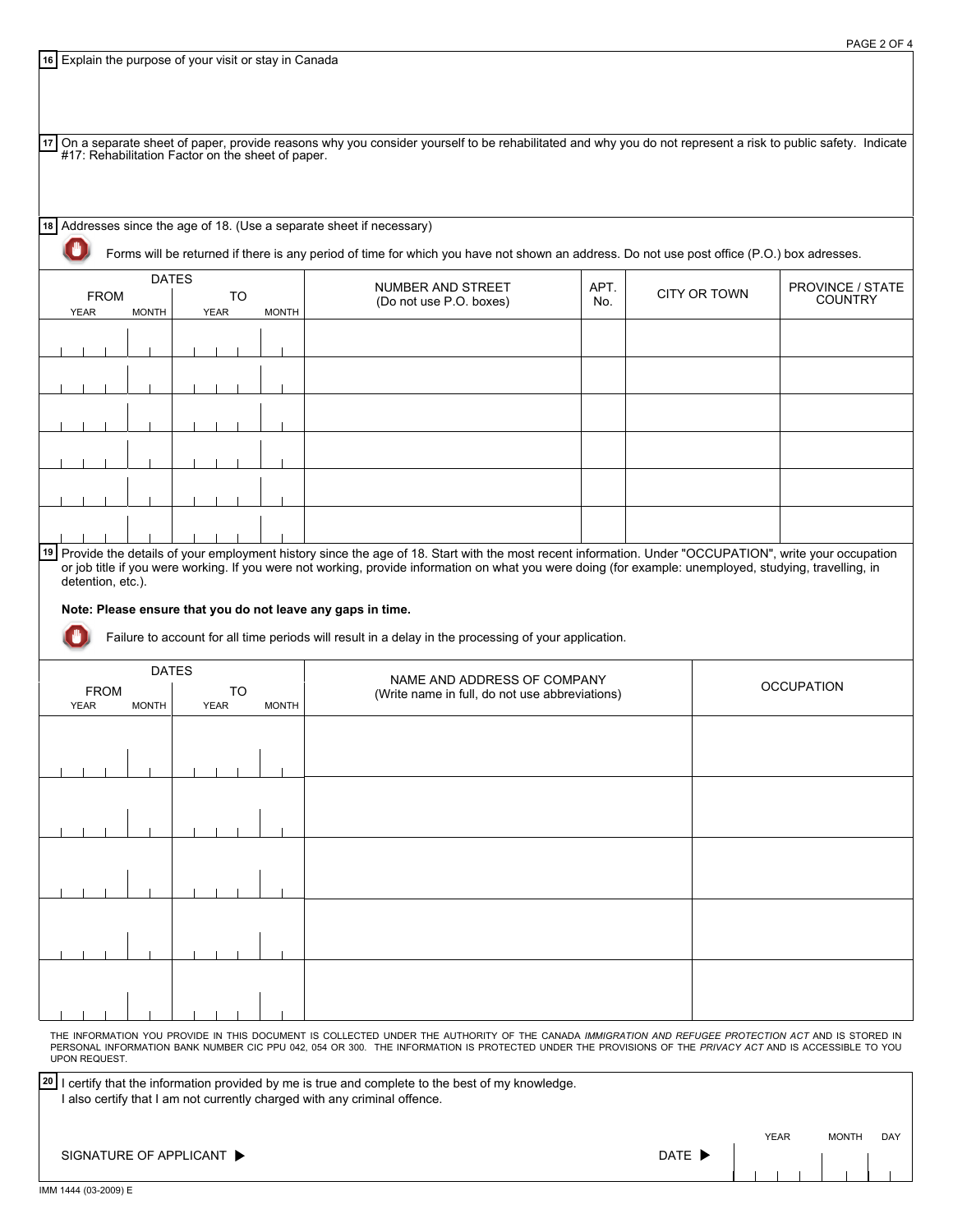| <b>SECTION C</b><br>TO BE COMPLETED BY THE OFFICER.         |                 |                         |                 |             |                                                                       |   |                           |              |     |
|-------------------------------------------------------------|-----------------|-------------------------|-----------------|-------------|-----------------------------------------------------------------------|---|---------------------------|--------------|-----|
| Name of originating office<br>$\overline{1}$                |                 |                         | $2$ File no.    |             |                                                                       |   | 3 NHQ file no. (if known) |              |     |
|                                                             |                 |                         |                 |             |                                                                       |   |                           |              |     |
|                                                             |                 |                         |                 |             |                                                                       |   |                           |              |     |
| 4 Cost recovery code<br>Fee                                 |                 | GST                     |                 | Receipt no. |                                                                       |   | 5 FOSS / NCMS ID no.      |              |     |
|                                                             |                 |                         |                 |             |                                                                       |   |                           |              |     |
|                                                             |                 | $\overline{7}$          |                 |             |                                                                       |   |                           |              |     |
| $6\phantom{.0}$<br>Equivalent offence(s) under Canadian law |                 |                         |                 |             | Maximum penalty under Canadian law                                    |   |                           |              |     |
|                                                             |                 |                         |                 |             |                                                                       |   |                           |              |     |
|                                                             |                 |                         |                 |             |                                                                       |   |                           |              |     |
|                                                             |                 |                         |                 |             |                                                                       |   |                           |              |     |
|                                                             |                 |                         |                 |             |                                                                       |   |                           |              |     |
|                                                             |                 |                         |                 |             |                                                                       |   |                           |              |     |
|                                                             |                 |                         |                 |             |                                                                       |   |                           |              |     |
|                                                             |                 |                         |                 |             |                                                                       |   |                           |              |     |
|                                                             |                 |                         |                 |             |                                                                       |   |                           |              |     |
|                                                             |                 |                         |                 |             |                                                                       |   |                           |              |     |
|                                                             |                 |                         |                 |             |                                                                       |   |                           |              |     |
|                                                             |                 |                         |                 |             |                                                                       |   |                           |              |     |
| 8                                                           | $\Box$ A36(1)a) |                         | $\Box$ A36(1)b) |             | $\Box$ A36(1)c)                                                       |   |                           |              |     |
| Inadmissibility provision(s)                                |                 |                         |                 |             |                                                                       |   |                           |              |     |
|                                                             | $\Box$ A36(2)a) |                         | $\Box$ A36(2)b) |             | $\Box$ A36(2)c)                                                       |   |                           |              |     |
| $\bullet$                                                   |                 |                         | 10              |             | Date when subject                                                     |   | <b>YEAR</b>               | <b>MONTH</b> | DAY |
| Eligible to apply for rehabilitation?                       | $\Box$ Yes      | $\Box$ No               |                 |             | was / will be eligible                                                | P |                           |              |     |
| 11 If subject is not eligible, state reason(s)              |                 |                         |                 |             |                                                                       |   |                           |              |     |
|                                                             |                 |                         |                 |             |                                                                       |   |                           |              |     |
|                                                             |                 |                         |                 |             |                                                                       |   |                           |              |     |
|                                                             |                 |                         |                 |             |                                                                       |   |                           |              |     |
|                                                             |                 |                         |                 |             |                                                                       |   |                           |              |     |
|                                                             |                 |                         |                 |             |                                                                       |   |                           |              |     |
|                                                             |                 |                         |                 |             |                                                                       |   |                           |              |     |
|                                                             |                 |                         |                 |             |                                                                       |   |                           |              |     |
|                                                             |                 |                         |                 |             |                                                                       |   |                           |              |     |
| 12 Officer's recommendation                                 |                 |                         |                 |             |                                                                       |   |                           |              |     |
|                                                             |                 |                         |                 |             |                                                                       |   |                           |              |     |
| I recommend approval of rehabilitation                      |                 |                         |                 |             | □ I recommend an application for a Temporary Resident's Permit        |   |                           |              |     |
|                                                             |                 |                         |                 |             |                                                                       |   |                           |              |     |
| I do not recommend approval of rehabilitation               |                 |                         |                 |             | □ I do not recommend an application for a Temporary Resident's Permit |   |                           |              |     |
| 13 Reasons for recommendation                               |                 |                         |                 |             |                                                                       |   |                           |              |     |
|                                                             |                 |                         |                 |             |                                                                       |   |                           |              |     |
|                                                             |                 |                         |                 |             |                                                                       |   |                           |              |     |
|                                                             |                 |                         |                 |             |                                                                       |   |                           |              |     |
|                                                             |                 |                         |                 |             |                                                                       |   |                           |              |     |
|                                                             |                 |                         |                 |             |                                                                       |   |                           |              |     |
|                                                             |                 |                         |                 |             |                                                                       |   |                           |              |     |
|                                                             |                 |                         |                 |             |                                                                       |   |                           |              |     |
|                                                             |                 |                         |                 |             |                                                                       |   |                           |              |     |
|                                                             |                 |                         |                 |             |                                                                       |   |                           |              |     |
|                                                             |                 |                         |                 |             |                                                                       |   |                           |              |     |
|                                                             |                 |                         |                 |             |                                                                       |   |                           |              |     |
|                                                             |                 |                         |                 |             |                                                                       |   |                           |              |     |
|                                                             |                 |                         |                 |             |                                                                       |   |                           |              |     |
|                                                             |                 |                         |                 |             |                                                                       |   |                           |              |     |
| 14 Name of officer                                          |                 | 15 Signature of officer |                 |             |                                                                       |   | Date<br><b>YEAR</b>       | <b>MONTH</b> | DAY |
|                                                             |                 |                         |                 |             |                                                                       |   |                           |              |     |
|                                                             |                 |                         |                 |             |                                                                       |   |                           |              |     |
|                                                             |                 |                         |                 |             |                                                                       |   |                           |              |     |